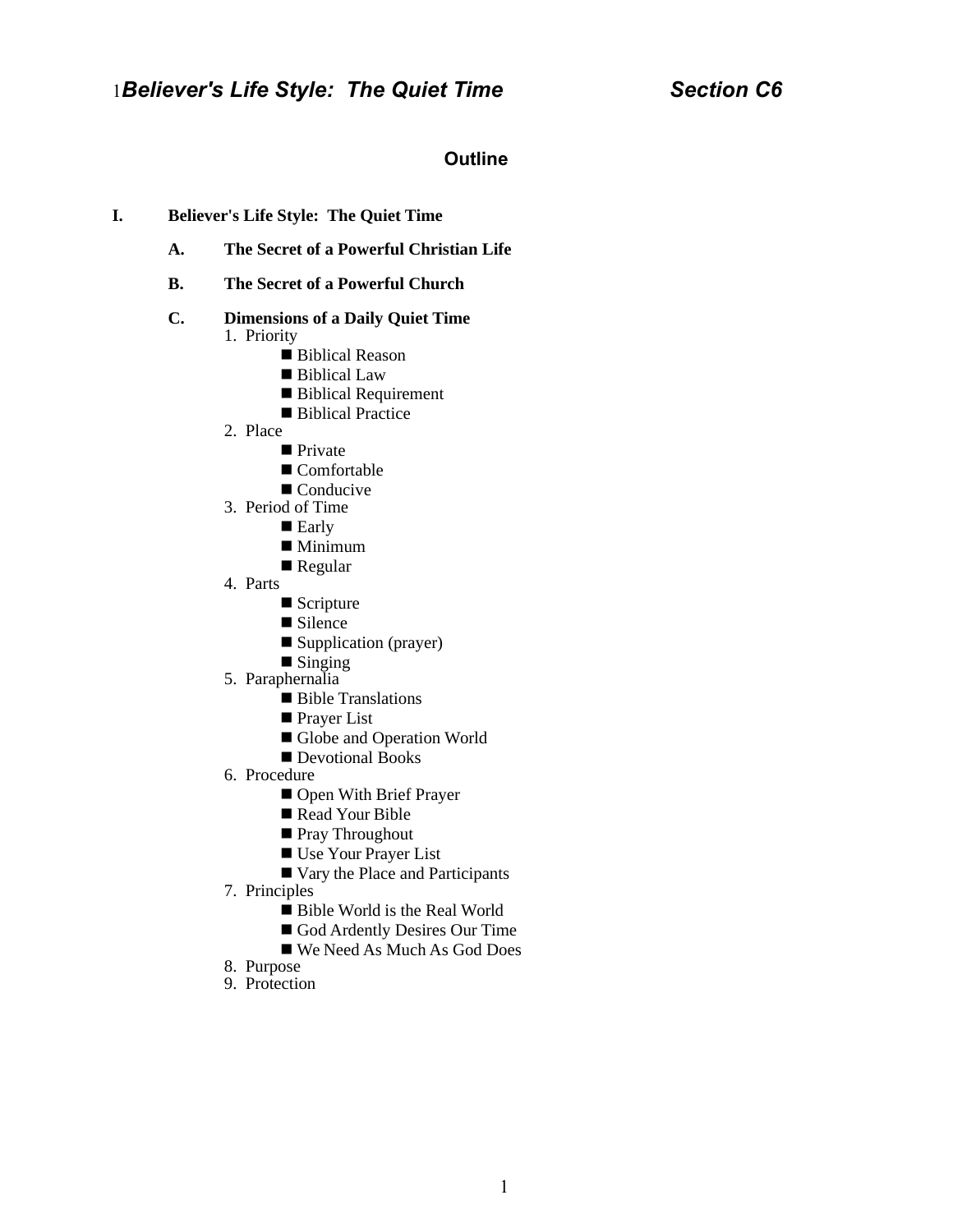## **Believer's Life Style: The Quiet Time**

If somebody brought you a brand new Christian, what would you teach him? This is a crash presentation to examine possible themes that might be used in building curriculum or creating curriculum for fulfilling the commission of Jesus to go everywhere among all nations and to make disciples, and necessarily disciple makers from among all men. We've looked at our series thus far at the curriculum subject or theme "the assurance of salvation," or the security of the believer in Christ. Then, we spent a second session looking at the Believer's Identity and Inventory. In other words, who I am in Christ and what I have because I am in Christ.

## **The Secret of a Powerful Christian Life**

Now today, we are going to look at one of the very most indispensable themes or subjects, indeed, activities -- functions -- in a believer's life: the matter of the individual's daily quiet time. Or, as it has been called, your daily appointment with God. Others have called it the morning watch. It is simply the believer's daily devotional life, an absolutely indispensable aspect of spiritual life. In fact, the secret of a powerful Christian life launches in an individual's daily quiet time. The secret of a powerful Christian work launches both in the individual quiet time and in the corporate power represented by the corporate quiet times of all the Christian's involved. And, the secret of a powerful church is the same thing. They all launch from the individual's personal quiet time or daily devotional life with God.

## **The Secret of a Powerful Church**

Some years ago, I was in a powerful little church in another state, not far away, and I had thought I had gone to lead the church in spiritual special services called revival (that's a fox). And I found to my amazement that I was actually there to be blessed more than I was to be a blessing. We had a number of people saved, we had lives changed, we had Christian's lives change, but most importantly was what happened to me. I saw a very, very, powerful small church where great miracles took place in service, after service, after service -- the things that would be hard to explain from a mere human standpoint. Things that would require God as an explanation for. And, I was talking with the pastor one afternoon and he said "would you like to see the primary secret," and I said "I sure would." And so that afternoon he took me over to a prayer service where two older Christian ladies were praying as they did every day. They had come out to that church when it had its first beginnings to help form its foundation and had remained. And they had discipled the people at large, the most of the people, in the matter of having a daily powerful quiet time.

In every home I went in that week I looked around upon cue -- I was told what to look for:

- $\blacksquare$  I found a small desk somewhere inside the door,
- I found a little stack of books on the corner of that desk,
- $\blacksquare$  I found a Bible.

I found a notebook that had a prayer list and devotional thoughts that were gleaned from the daily reading every day,

and I was told that this was the secret of the power of the church, and my life became entirely changed. I had had something of a daily quiet time, but it became much more structured -- to advantage -- in a good way, it became much more powerful from that point on, and I want to tell you, basically, for over 40 years, with very few interruptions, I have had a quiet time essentially at the same time every morning with some interruptions because of schedule and other demands. And if not at that time, then usually some other time during the day, every day. And I can tell you that I do not believe a person can have a viable, vital Christian life without a daily quiet time. So I want to explore with you some aspects of the daily devotional life or what others have called "the morning watch."

## **Dimensions of a Daily Quiet Time**

As a curriculum matter, both for being a disciple and for building disciples, when I take on a disciple individually (that is, when God assigns him to me as my responsibility to build that person into a useful Christian) and I begin to teach him the matter of a quiet time, I do two or three things:

I teach him theoretically what it means to have one -- in other words, I give him a theology and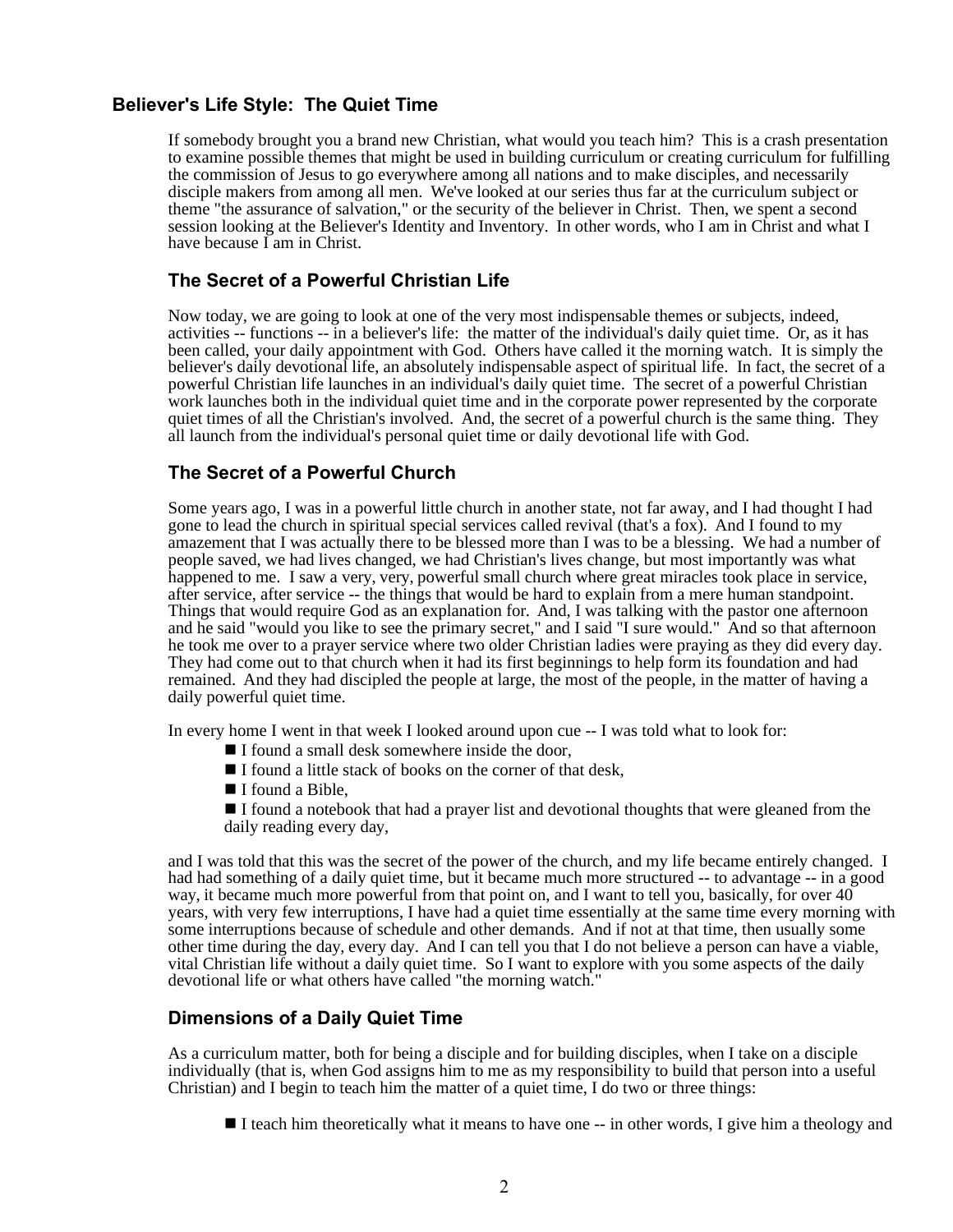a systematized statement of how to do it. But more importantly,

I try to go at least one time a week over to his house, early morning or whenever he has his quiet time, and I meet with him to have quiet time with him to model to him how to do it, and after several weeks I let him then launch himself and show me how he's doing it, and I simply supervise from that point on.

 $\blacksquare$  And then, I think it's wise occasionally to go back over once every six weeks or once every 3 months just to be sure, because the greatest tendency after a person begins to have it is to drift. And the greatest veteran Christian can drift in the matter of a quiet time.

So I want to explore some dimensions of it with you today. Every key word we are going to use begins with the letter "P". So again, I am going to give you a series of English "Ps", and I hope they are sweet Ps:

### 1. Priority

*Biblical Reason.* I want you to think first of the priority of having a daily quiet time. Here is the Biblical rationale or the Biblical reason for it. It's stated in Romans  $11:16$ , which in the King James Bible says:

> For if the firstfruit is holy, so is the lump; and if the root is holy, so are the branches.

Let me read that to you in a different translation:

When the first handful of dough is consecrated, then the whole batch is consecrated with it.

*Biblical Law.* And this is a Biblical law: that when you give the first of any succession of things to God, you are by that act, sanctifying the entire succession of things. For example, when the children of Israel went into the land of promise, God required that they surrender the first city captured in the land to Him in token of the fact that every portion of the land was His by right, and they were surrendering, through the token, the entire land into the hands of God. The same thing is true of first fruits. When the first fruits of a person's resources -- his income -- are surrendered to God, that betokens the fact that his entire resources and belongings actually are in God's ownership.

In other words, when I give a tithe, the first tenth sanctifies ten tenths. It is not the usual Baptist idea that if I give God one tenth that He is stay off of my nine tenths. No, it is rather, instead of bribing God with one tenth, I give one tenth in token of the fact that all of my resources belong to Him, and not a penny is to be used in any way except in a way that would advance His interest in the earth.

*Biblical Requirement.* The same thing is true in the Biblical requirement of the Sabbath day in the Old Testament and the first day of the week in the New Testament. The idea is that when I surrender the first day of the week to God, then the entire week is surrendered to God in a token of that first day. And the same thing is true as I give the first hour of each day to God. If I do not give the first hour, then I violate the principle of first things committed to God betokening the fact that everything thereafter belongs to Him because I had surrendered to Him the first thing.

*Biblical Practice.* Now, it is interesting to see how the Bible writers, and the saints or the Christian's in the BIble, or the believer's in God in the Old Testament, how they invariably practiced this. For example, in high profile, is Jesus himself. In Mark 1:35 we read these words:

> And in the morning, rising up a great while before day while it was still dark, He went out and departed into a solitary place and there He prayed.

Now I'm convinced that if the Son of God did that, that's a good standard for me to follow. And if it was necessary, as it apparently was for him to have a quiet time, then it is certainly indispensable and essential that I have a daily quiet time.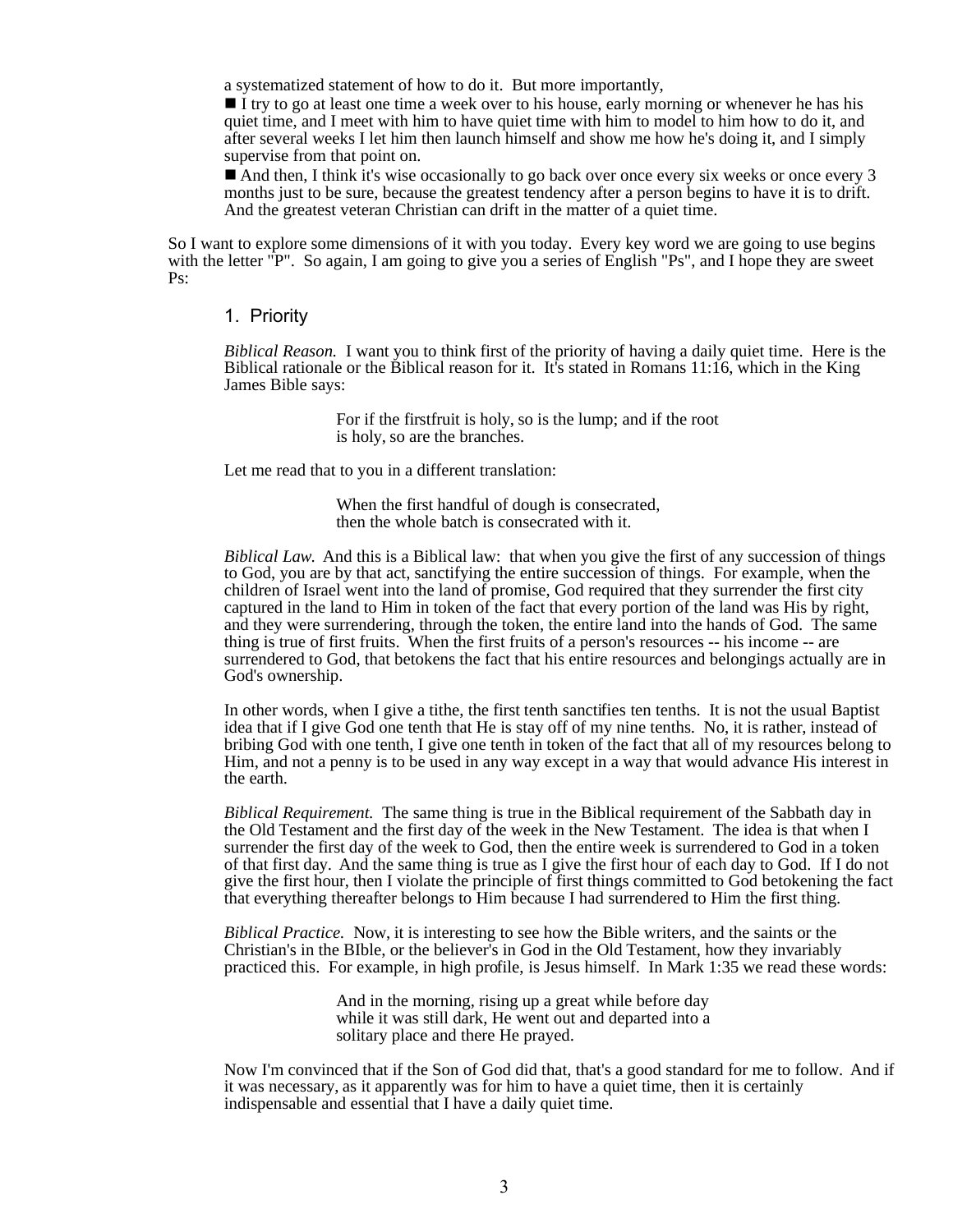Let me give you an Old Testament example. In the book of Daniel, chapter 6, verse 10, and let me immediately address the excuse most people use: "but I don't have time, my time gets crowded." I want to remind you that Daniel was the prime minister of a vast sprawling pagan empire. A man of God, elevated to high position, and he functioned through one king after another, one rumor after another, and stood in that position for many, many, many years. Yet, listen to these words:

> Three times a day he got down on his knees, and prayed, giving thanks to his God.

Now it's amazing how humanistic procedure makes us forfeit that thinking that somehow if we could put our best minds together and connive in the best conceivable way we can come up with proper answers. Well dear friends, it never has happened yet, it won't begin with us, it will never occur, because we voting against God no matter how much we connive and how brilliant our intelligence is that we make composite in address of the problem. No, the solution is found in a relationship with God. You see, all that happens in my life with God is closely connected with my daily quiet time.

Now listen carefully. God knows that; I know that; and it becomes even more important in some cases Satan knows that. And he will do anything to prevent the priority of a daily quiet time. So if you are going to have one, you are going to have to set yourself immediately, bowing your back against all resistance and simply determine to have it. Because Satan will do anything to prevent it.

#### 2. Place

Now let me talk about a second word that begins with the letter "P." Let me talk about having a regular place for your daily quiet time. Matthew 6:6 refers to this as your "prayer closet." Jesus said when you pray enter into your closet and that presumably means a quiet place shut off from all possible traffic and conducive to relationship with God where you genuinely can pray. He calls this your prayer closet. And notice he did not say to his people, "If you pray." He presumed that a Christian will pray or he is backslidden. He said, "When you pray, enter into your closet and when you have shut the door, pray to your Father who sees and hears in secret, and your Father will reward you."

Let me make some very practical suggestions. I would strongly suggest that you have one given place for this. For years and years now, I have varied the places over the years, but usually there is a long period of time where I have it only in one place. For years I have had my quiet time in one place, normally either in my home or, weather permitting, very close thereby. I think, though that one place is advisable, it should be occasionally adjusted. I think it's wise to get up and walk during your quiet time for a brief period of time. It's wise to change locations for a brief period of time, even if you go back to the old standard location in order that you realize that this is a romance relationship and it is not simply that you meet with God at this given place. You are simply carrying on the spiritual eternal romance in this given place like a love seat in your house where lovers meet, but it does not mean that you do not love each other in every place and every other occasion. I would suggest that your place be very private, it be as undisturbed as possible, it be comfortable enough though not overly comfortable. I would not recommend at all that you have your quiet time in bed, or your quiet time will become sack religion, you will fall asleep while you are doing it. And I would recommend that it be a place as conducive of as possible with quiet, passive, serene surroundings and perhaps with spiritual suggestions, pictures on the wall, things like that suggests your walk with God.

On one occasion when I was in a home in a city in another state and I spent the night there. I got up early the next morning and was all alone in the den, seated on the end of the couch and I had turned the over-hanging lamp on and was seated there reading my Bible taking notes having my quiet time when the lady, my hostess came out of their bed room dressed in a gown and a robe, and she came in sashing the robe and she said, "Oh Brother Herb, that's not the light you should be reading by." She said, "That's the courting light," and I realized what she meant. This was one of those lights that you turn and it has three levels of illumination and I was operating by the first turn and this is what she called the courting light. I called her by name and I said, "will you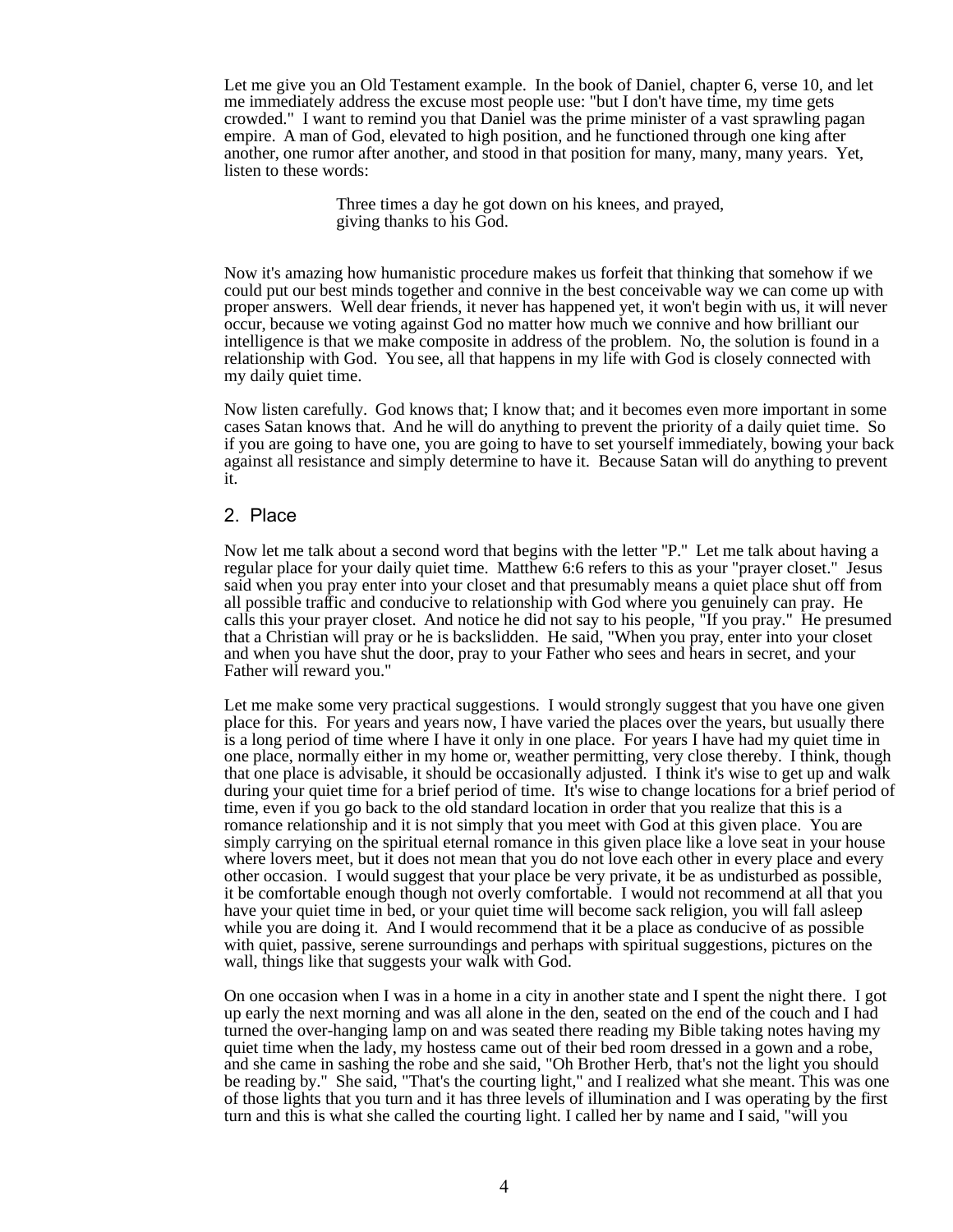kindly say that again?" She said, "oh that's the courting light." I said, "that's exactly what I'm doing." I wish I could be convinced always that I am in a love relationship with the greatest person in the universe and it is actually a spiritual romance in the truest sense in which he loves me and I love him and we court one another in this eternal romance day after day. It requires normally a given and particular place.

### 3. Period of Time

Then there is a third word that begins with the letter "P." I would strong suggest that you set aside one particular given period of time that you honor every day for this relationship with God. And I would say that Biblically early in the day, whatever that may be for you, early in the day is preferable, by that I mean that if you arise at ten o'clock in the morning, your first thirty minutes or hour should be devoted from ten to eleven to your relationship with God. If you arise at six in the morning, then from six to seven. If you arise at four in the morning, then from four to five. If you don't get up until noon, early is preferable whatever early may mean to you. That means at the beginning of your day, whenever your day may begin. The reason I say that is that there are some people who resent anybody being awake before noon. They just don't do anything productive before noon. But if your day starts at noon, spend the first hour or near by, now if you have some chores you have to do first of course that is a given, but right at the beginning and with meticulous protection set this time aside for God. The Psalmist said it this way, Psalm five verse three, he said my voice shalt thou hear in the morning O Lord, in the morning will I direct my prayer unto thee and will look up, now here is the principle behind that; you ought to set it as your goal to seek God's face before you see the face of any man. Now if you quickly see another human face, then before you ever arise out of bed you ought to say your good morning hello's to God and determine to see his face previous to the seeing of any other face. In other word you should go into the closet with God before you go into the conflict with the flesh, the world, and the devil, because if you go into the conflict before you go into the closet not matter when you later go into it your unprepared for the conflict you have gone into. Remember, your reserving the most important and strategic part of the day for your relationship with the most important person there is. That's why I call this session my briefing session, where I get my orders every day, I avow and confirm my love for him and simply report in quite often to say, Jesus your good at loving, i need to be loved right now, so let me just let you love me for a while. Let's both do what he is good at. I need to be loved so you love me for a little while. If you can't start any other way, you can at least start like that. I have a pastor friend who not far from here was asked to come down to the city council meeting of the city and lead the opening prayer that convened the session one morning. They gave him a stationary microphone outside the wall that separated the observers from the council members and he stood out there and presumably they bowed their heads when the chairman asked them to have the opening prayer and when he finished, when he said amen, the chairman then said, now let's get down to the business of the day. That was little more than my pastor friend could take, he turned back to the microphone, asked for the microphone again and said, sir you may not realize it but you just did the business of the day, you will never do anything more important today than you did when we bowed our heads and I called on the Lord Almighty for his attention and blessing to be upon you and your adjustment to be made to him today. How wise were those words and how unwise were the words of the moderated or the man who presided over the council meeting that day because no matter what else you may do if you do not do this business, all other is in vain as far as reality and eternity are concerned. If you do this, you may do a lot of stumbling in the other, but God will rescue most stumblings and will credit the desires of your heart as being reality even though you may stumble all the way home. So, be sure that you give priority to this and you have a given period of time.

Let me make another suggestion at this point. I would suggest that you set a time minimum. I don't believe that anybody could get the sounds of the earth out of his ear and the sounds of heaven into his ears, the sights of earth out of his eyes, the sights of heaven into his eyes in less than thirty minutes. Now I would concede if somebody says that he might have less than that and if you can't have any more time than that, then certainly take the time you have and if you have less than that take the time you have. I know a woman who called a cab one day, left the presence of six children, her own children, and went out and climbed out in the cab and the driver waited for orders and she sat in the back seat and he said where are we going and she said I'm not going any where I just want to sit here put my apron on my head and talk to God a few minutes and I will pay you for the time you've spent here. How wise if you can't get it any other way.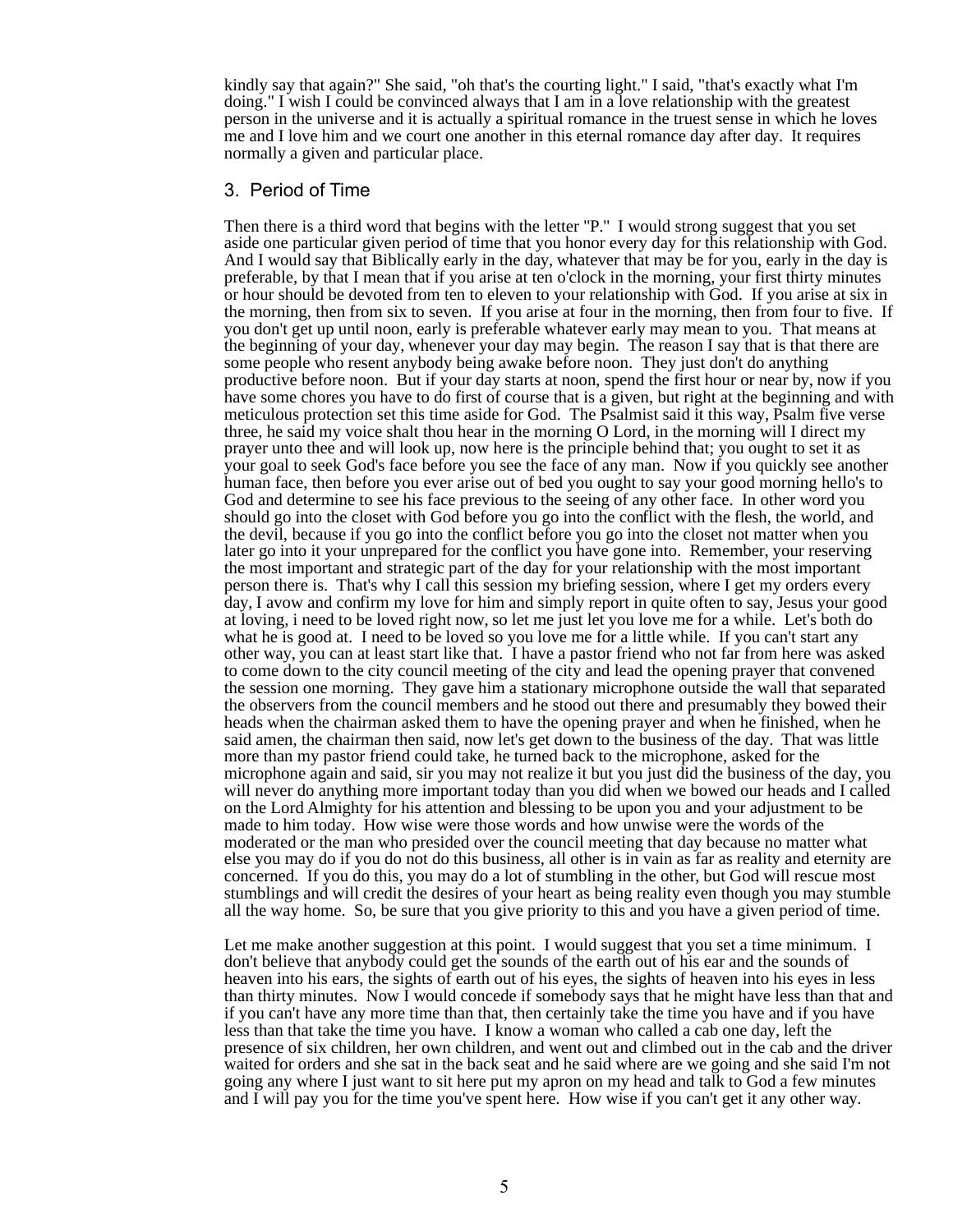Now another principle. You ought to have enough time to forget time. In other words, don't be dominated by time when you have your quiet time. If you are always worried about the next page that you are going to read or the next phone call you are going to have to make or the next assignment you have you are not going to have much quality with God. So have enough time to forget time and if you can't have enough time at that moment arrange it during the day where you can set aside enough time to forget time so you can give God time of day. I would strongly suggest also that you keep this appointment regularly and here is the reason: prayer is simply no more no less than a time exposure to God. It is not a utilitarian thing where we get things from God, that is a bonus by-product, all of us know about unanswered prayers and some of us know about answered prayers but it may happen and it may not. That's not the purpose of prayer. Prayer is not for us to get God to adjust to us, it's rather for us to adjust to God. It's the difference between rowing a boat to shore and rowing the shore to the boat. Many people pray as if they are rowing God to their purposes instead of rowing themselves to God's purpose and God's person.

Andrew Murray said it like this, now listen very carefully, I doubt that I will say anything more important than this quote in this entire session, so listen very carefully. "A believer's very first responsibility in each day is to bring his own soul into a happy condition before God." Now I want to do you a favor and read that again, "a believer's very first responsibility each day is to bring his own soul into a happy condition before God." Do you realize that would take away all negativisms out of Christian, fears would be relieved, resentments would be gone, cynicism would not dominate our lives, complaints and criticisms all those would be removed immediately if we would exercise that first responsibility each day to bring our own souls into a happy condition before God before we do anything else in the remainder of that day.

### 4. Parts of the Quiet Time

So we've looked at the priority of the quiet time, the period for the quiet time, the place for the quiet time, now let me talk about the parts of the quiet time. I'll just make some suggestions here, you may vary them as you see best for your relationship with God.

1. *Use Scripture*. Obviously number one you must use scripture and honor it seriously and solemnly as the word of God and I would strongly suggest that you use the Bible the way it is written. Read it systematically. If you don't read all the way through from Genesis one to Revelation twenty two twenty one at least read the book you have selected systematically if it be the gospel of John or the minor prophet Amos, read it from front to back. Don't use the skip and dip method where you dip into a text, let the Bible fall open and just skip like mountain bird skimming over a mountain lake, just taking your choice about what you are going to get or to let chance and comprise dictate the choice of what you are going to get. No do the honor of reading the Bible the way it was written. Read it systematically.

Now if you have never done this before let me suggest that you start perhaps with the Gospel of John, maybe with the Gospel of Mark. If you read the Gospel of John first read it at least two or three times before you read any other book in the Bible. I think that will explain itself as you read along. It clearly tells you why it was written and if that purpose is not fulfilled then all the other reading in the Bible will do no good. So read the gospel of John which is fathomless, unfathomable in its riches and depth. Read it several times before you read anything else. You might want to read the activistic account of the life of Christ as the suffering servant in the gospel of Mark and then perhaps one of the other gospels. But begin with scripture and I would strongly suggest the annual through the Bible plan. I would strongly suggest that annual through the Bible plan, reading plan, if you don't know one or have one let someone recommend one who knows one or has one so that you can read systematically instead of just reading it half hazard and random and comprise through the Bible.

2. *Significant planned silence*. I would suggest also that a second part of your quiet time should be significant planned silence. Let me give you a standard for this, II Samuel 7:18 then King David went in and sat before the Lord. In other words you determine that this silence is a creed in relationship with God where you simply sit consciously, very consciously, very openly before him with directed thinking, simply telling him I want you to speak to me, I want you to speak clearly and I want to listen in this silence only for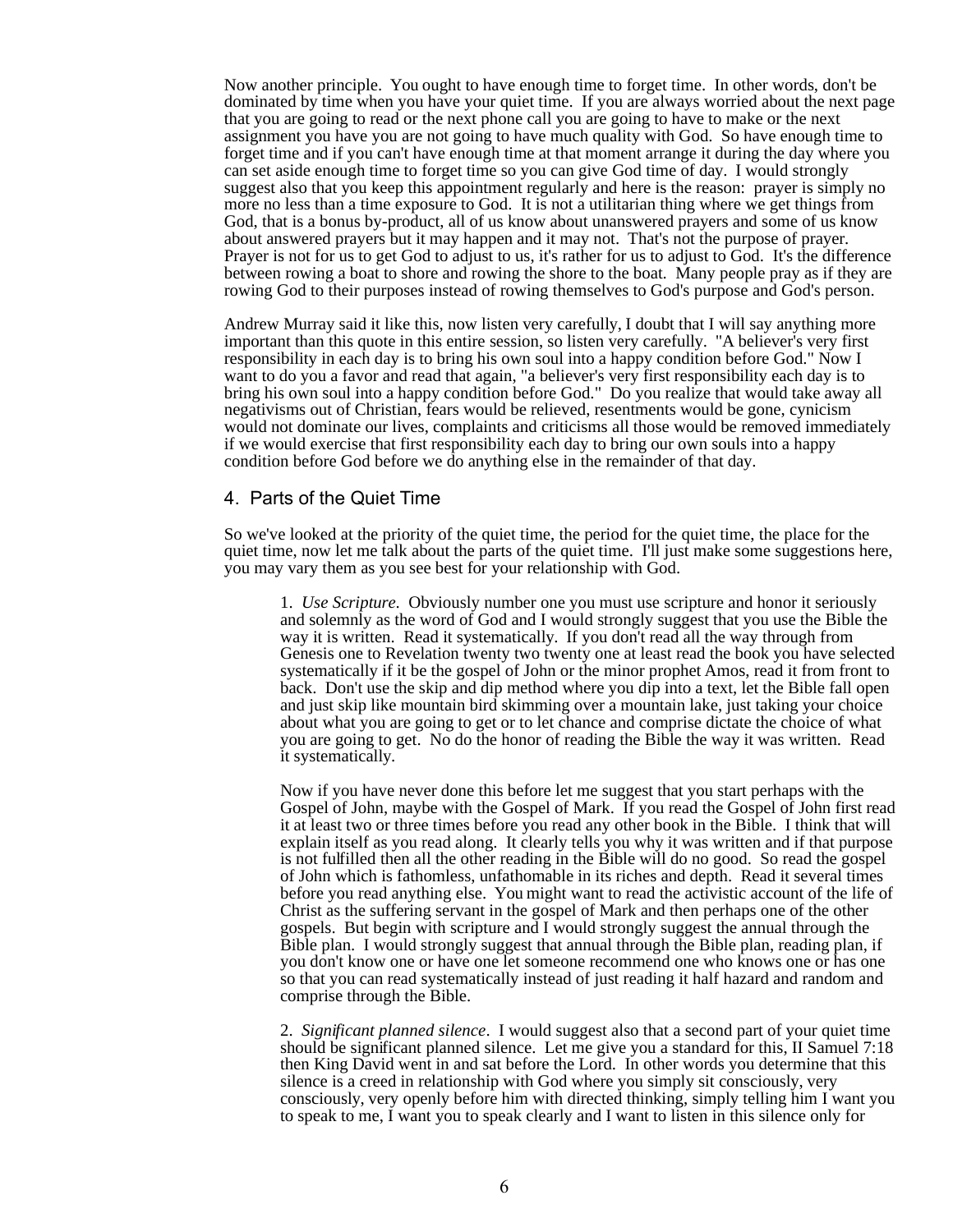your voice and cultivate relationship with you.

3. *Supplication or seeking God in conscious, even audible prayer*. I would suggest that a third part of your quiet time should be supplication or seeking God in conscious, even audible prayer. Now these are some of the parts, I'll mention other parts as we over lap into other significant segments of this discussion of the quiet time.

### 5. Paraphernalia of the Quiet Time

Let me give you a fifth thing, a fifth errand, that's the paraphernalia of the quiet time or the materials to be used. Let me just make a quick successive list or a list in succession of possible materials to use in a viable quiet time.

1. *Bible.* Obviously, a Bible and several translations of the Bible. Now if you are unfamiliar with Bible translations get your pastor or some more advanced disciple, some growing Christian to help you in understanding the difference between one translation and another. My favorite Bible translations are the Amplified Bible, and be sure that you know how to read it is a gold mine of wealth spiritually and in parting God's word, then the Discovery Bible and read the first ten pages of introduction before you ever read a line of the Bible then you'll know what those things mean in the text as you are advancing through it and get at least two good Bible paraphrases, for the New Testament my favorite is Phillips Paraphrase which is actually a commentary translation paraphrase on the text and it is very alive. J.B. Phillips said when he translated it was like putting a wire into old main that he thought had been disconnected but he found it very much electrically alive, when he touched the Bible with that more modern paraphrase. And then another favorite is The Living Bible which is a paraphrase and that must be explained it's not a translation word for word but is a very live paraphrase. In fact one of the most anointed meetings I ever attended in my life was led by a man who read out of nothing but The Living Bible and I kept sitting there wondering what is that translation he is reading out of, it is powerful, and he read segment after segment out of The Living Bible and when I found out what it was I went immediately and started in my own quiet time through The Living Bible knowing it's a paraphrase but it is a powerful paraphrase and will in an up to date modern way help you to understand what the old archaic King James language may not assist you in understanding. So get several Bible translations.

2. *Prayer List.* Employ your own prayer list. Create a prayer list. If you have to use documentation from other prayer lists or other prayer suggestions or your church prayer calendar, wonderful. I have followed this standard for years, somewhat erratically in and out but none the less followed it; on Monday I let the M stand for men and I pray for God's men, on Tuesday I let the T stand for texts and I pray for my texts, on Wednesday for specific workers. I pray for known workers whom  $\overline{I}$  am aware of in strategic positions doing strategic work for Christ, on Thursday it's a time of thanksgiving, on Friday for my family particularly, now on Saturday for saints and sinners and on Sunday which I spend less time praying in than any other day of the week probably for obvious reasons, on Sunday I pray for the services and the sermons and  $\tilde{I}$  would strongly recommend that any Christian do that in behalf of his church and especially his pastor. Now your pastor ought to be included on that list at least in the men of Monday, the workers of Wednesday and the saints of Saturday and the sermon and the services of Sunday. So he ought to be prayed for at least four times a week. Praying God's power upon him and God's protection around him. So you ought to have a prayer list and use it regularly. If it gets to deep then write it up. It will rescue you from the monotony of praying over the same things every day among other advantages.

3. *Devotional Books*. The third thing I would strongly suggest is that you have favorite usable devotional books, for example I brought with me today ---------- it is a well worn copy, I've used it for years for several years Streams in the Desert which is to me the best one I've ever used but some people wouldn't agree with that, you just find out what fits you, here is Dr. Sidlow Baxter's tremendous book on Wake My Heart and then the one that is probably a universal favorite among many, but I will tell you in some places it's hard to use is Oswald Chambers tremendous devotional book My Utmost for His Highest. Now you may run into an occasional place in there where it's over your head. I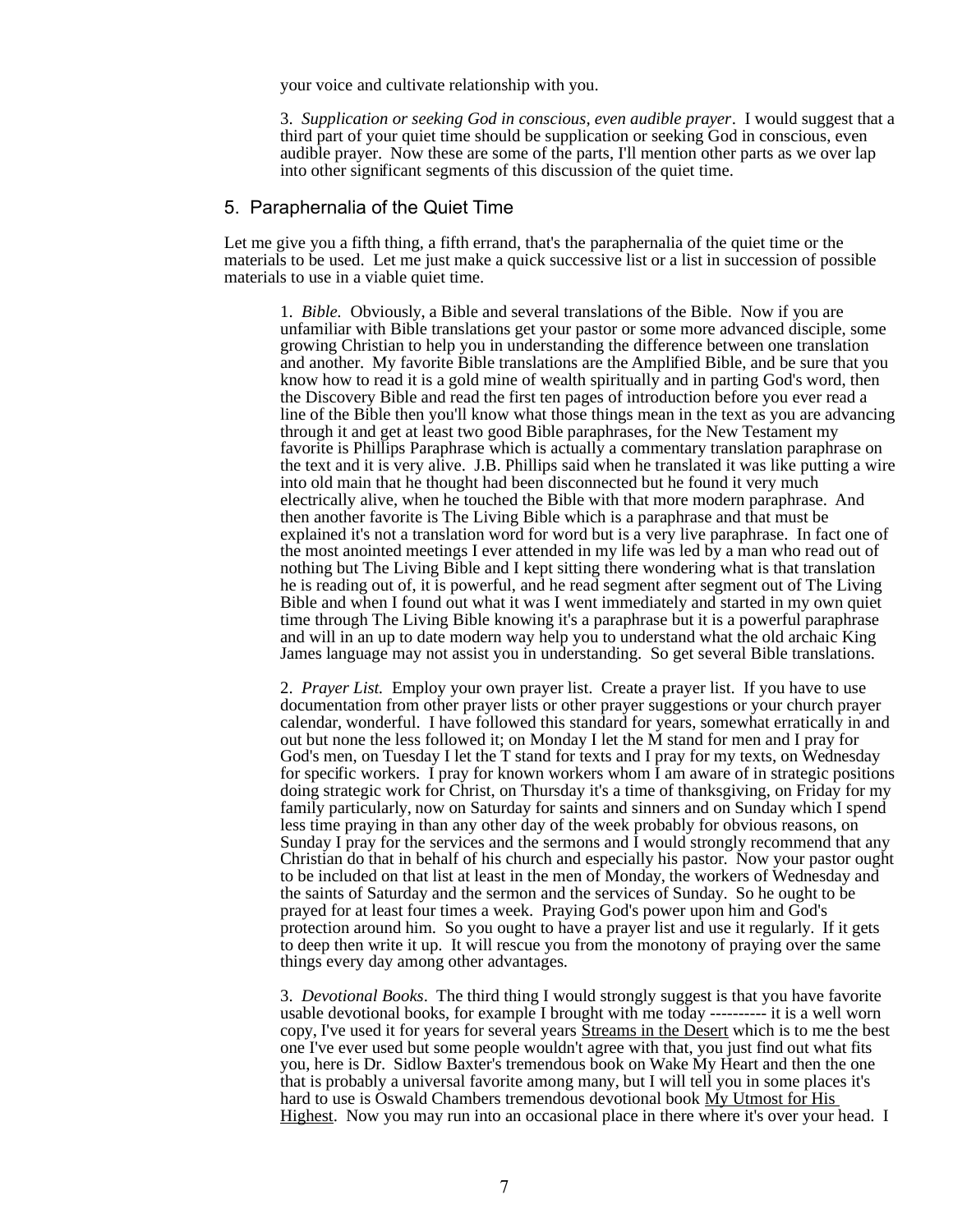would simply say to you learn to lift up your head. Don't excuse yourself with that mousy excuse that I didn't understand. Ask yourself what can I do to understand. When you run into a passage let it stretch you. Don't hide in simplicity all your life. If there is anything Jesus was not he was not simple. He dealt with the most complex issues this world has ever known and he could not do it simply. If you look into his teachings carefully you will be staggered again and again how they have tier upon tier, level upon level of understandings. You can get nuggets on the surface but you will never reach the bottom and you should study and study to get deeper and richer in all those for all the days of your life.

I would also suggest Charles Spurgeon's two great books one entitled Morning and Evening and the other entitled Faith's Checkbook. They are usable documents in which you may use for year after year after year day after day in your daily quiet time.

4. *Hymnal or Sing-Along Music Cassette.* I would suggest also that you have a hymnal or a church hymn book on hand with the greatest songs of Christian history in it. And, it is strongly possible that you should employ a sing-along music cassette somewhere in you quiet time so that you can sing the great songs and great hymns to celebrate. The precedence on this is found many places in the Bible, for example Psalm 59:16 I will sing of your power O Lord yes I will sing aloud of your mercy in the morning. That is only one clue among many. How Christian rob themselves by failing to sing aloud in celebration of God's great person and his purposes and his provisions and his goodness.

5. *Materials*. Let me make a last suggestion about materials. If I were leading any Christian into a daily quiet time today I would say that his materials are not complete without at least *a small map of the world* preferably a globe that he may turn, that he may spin on its axis in his hand a copy of Patrick Johnstone's book Operation World. In other words, if the purpose of disciple-being and disciple-making is to impact the world then the first mandate is that we must learn and be intelligent about our world. So I would strongly encourage you to use Operation World which is a daily prayer guide for the nations of the world one by one day by day.

For example, when I'm talking to you today, today's reading was on Afghanistan the great mountain country that nestles between Hindu India and all the Hindu and Buddhist lands to the east and then the Islamic world block and form a tremendous cross road for world evangelism with ten million people so it would not be significantly difficult with a voice to evangelize many of them and yet they have never heard the gospel. Most of those people there have never one time heard the name of Jesus. You become aware of this. You learn how to pray over that country. You pray over it for two days on the prayer calendar. That's the twenty fifth and twenty sixth of January. The dates on which I'm talking to you one of those dates and you learn day after day to pray for some segment of your world and thus you become aware of what world impact is all about. That is what disciple-making is ultimately for. So the paraphernalia are the materials to be used.

#### 6. Procedure to Follow

Now number six let me suggest a procedure to follow. I will just give you a running order.

1. *Open your quiet time with a very brief prayer*. For many years erratically and spasmodically but with some degree of regularity I have used one line in scripture Psalm 119:18 Open now mine eyes that I may behold wondrous things out of thy law or I pray over James chapter one verses five through eight about asking God for wisdom or I pray over Ephesians one verses fifteen through nineteen that he will open the eyes of my understanding my heart so that I may see what is mine in Christ and what my responsibility is as a Christian and learn how to cultivate relationship with him. I have also prayed for years negatively Psalm 28:1 which says be not thou silent unto me O God lest if thou be silent unto me I become like those who go down into the pit, because you see the most dangerous thing that can ever happen to a Christian would occur should God stop talking to him and the most significant thing that ever happens in anybody's life saved or lost is when God speaks to him and it ought to be a daily regular momentary occurrence that God speaks to his child which he is longing to do all day long every day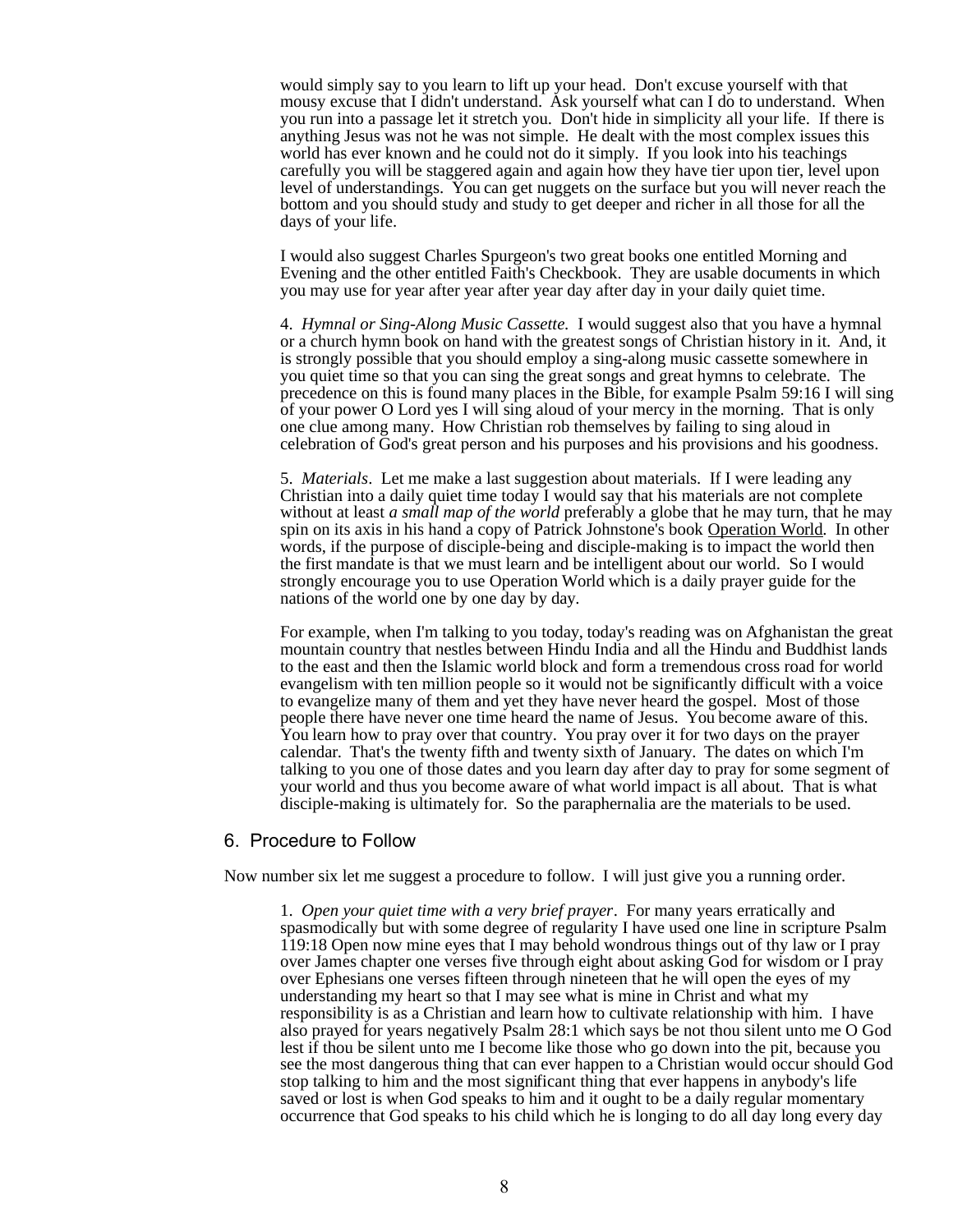only interrupted consciously by the mandate that the child of God do other things and then he ought to be aware that God is present and God is speaking and he ought to tune in as quickly as possible to what God is saying.

2. Now a second suggestion: *Read your Bible and even read it audibly*. Let me give you a quote and again it is a very significant quote so listen very carefully,"Bible reading is the listening side of prayer, if the ear side or the listening side is right then the tongue side or the speaking side will necessarily be right and we will learn to pray according to the will of God." Now I can't tell you anything any more important than that so read your Bible even audibly.

3. *Then, pray -- pray throughout, even pausing in your Bible reading to echo back to God what God has said to you*. In fact, the best way to pray is to hear from God and then do not allow yourself to change the subject. Let me make a suggestion here mark passages in your Bible and pray those favorite passages back to God. If you can't do it any other way paraphrase them as you look at the page and transfer them to your own lips and thank God for speaking those to you and ask him to incarnate that in your skin. You see Dr. Price was right when he said the best binding for the Bible is not Morocco leather it's a human skin. So ask God to incarnate in this in you as he did in Jesus modified by your limitations and your sins and your inabilities but as much as God can do it.

4. Another suggestion: *Use the prayer list every day*. Instead of going first to men on God's behalf, go first to God on men's behalf. So we go to the man by way of God's throne of grace instead of going in any other direction any other way which will be basically useless.

Now occasionally I would suggest that you vary the place of your of your quiet time as well as the procedure of your quiet time and the participants. In other words, occasionally have a friend with you a disciple or a discipler or go over to their house or get a group together and have a quiet time together. It will encourage everybody concerned. Do it with at least one other person and even hopefully with a few others because there will be those in that group who have drifter.

I was really amazed and it amazed the pastor even more when I was in a church in a town down in Louisiana, in northwest Louisiana and I asked the pastor if I could ask the people to honestly tell me how long it had been since they had a viable quiet time and it would be in confidence between me and the pastor and that person. They signed their name to a little piece of paper and tell us how long. The most dismaying thing was that one of the leaders of the church, a deacon, confessed that he had not had a viable quiet time for eight years. Now it would be staggering to find out in our churches how the pew potato fixtures in our churches, people who are here and are leading spokesmen in the body do not have a viable time with God every day. That is tragic. It despises the cross of Christ. It deprives the church of Christ and prevents the cause of Christ from the advance God wants it to have. I do not see how anybody can disobey the Bible and call himself a Bible Christian at this point.

## 7. Principles Behind the Quiet Time

Quickly, let me give you some principles that are behind the quiet time:

1. *The Bible world is the real world*. That is principle number one. I John 2:17 says this world is passing away, but II Corinthians 4:18 says the things which are seen are only temporary, it's the things that are unseen, notice they are real things though they are unseen, it's the things that are unseen that are eternal and when a person spends time alone with God that means he is in constant contact with the ultimate reality that runs parallel with and intertwines with what we call the real world which in reality is passing away.

2. *God ardently desires our daily fellowship*. In John 4:23, Jesus said to the woman at the well in Samaria the hour is coming and now is when the true worshiper shall worship the Father in spirit and in truth for the Father is seeking such to worship him. Let it be underscored in your thinking, draw circles around it, high light it every conceivable way, God wants fellowship with you. He is seeking for people who will take time to build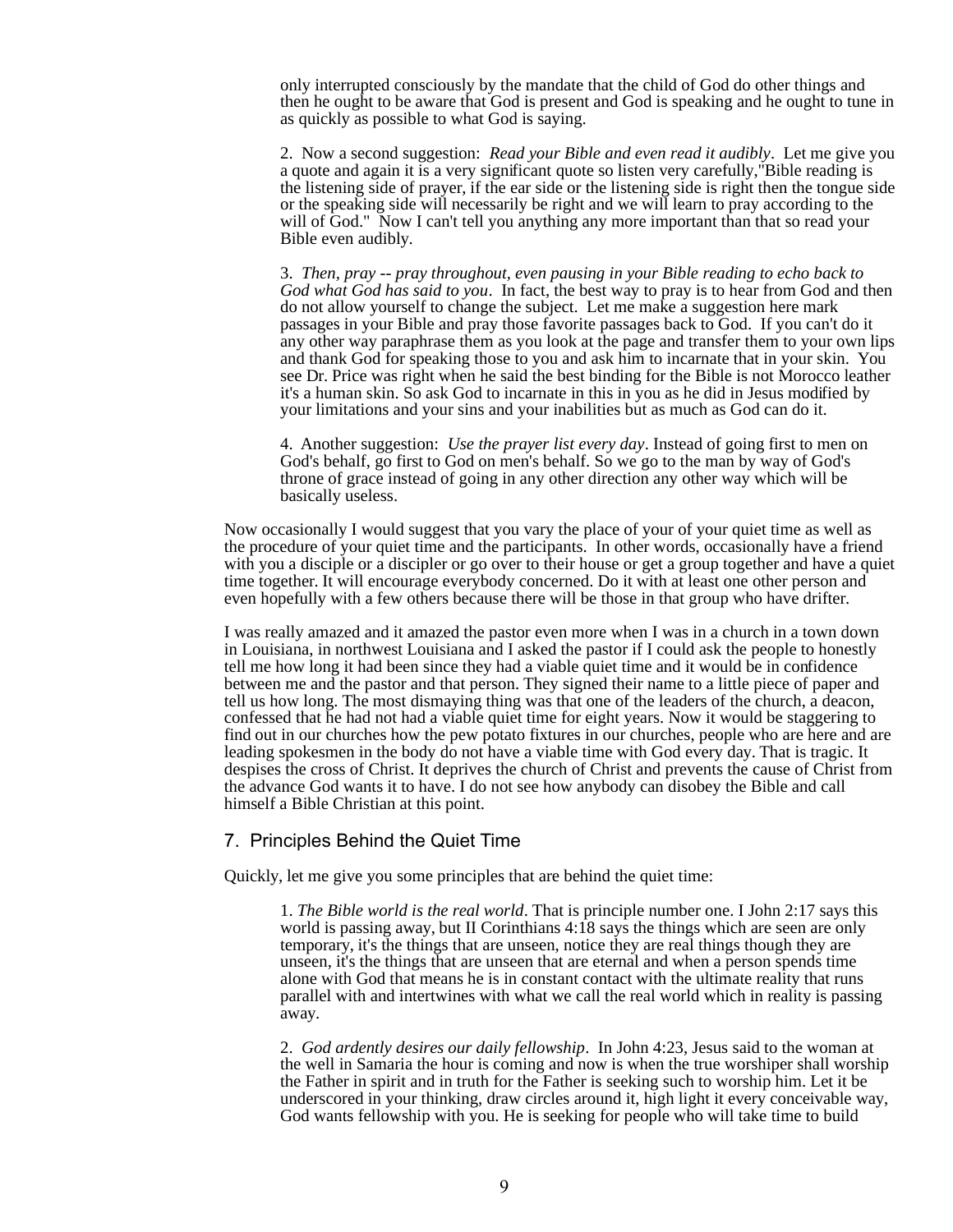relationship with him. What is the basis of that? Let any good father tell you. Any good father wants to spend time with his children. Sometimes he wants to spend time with all of them in a group corresponding to public worship but often he wants to spend time with each of them individually as you do with God in your quiet time. So there is the second principle, God ardently desires our fellowship. Here is the third principle

3. *We need the quiet time as much as God needs it and more, and as much as we need any thing else we ever have in our lives*. Let me remind you again of Daniel, prime minister of an empire but he had to have those check point times with God where he refreshed himself in God's presence and it made him the mighty man of God in a pagan land who was always consulted for great decisions such as men of God we ought to have in our society today should be.

## 7. Purpose of the Quiet Time

Let me give you another point, another word that begins with the letter "P." The purpose of the quiet time. Let me give it to you negatively first and again I urge to listen carefully. The quiet time is not for the purpose of primarily gathering principles or gleaning produce such as blessings either from the Bible or for an answer to prayer or whatever, but it is to meet with and cultivate relationship with a person. It is to have heart that is occupied with God himself. It is to behold Jesus in his glory and to allow no distractions to keep us from seeing him.

I heard the account of a young Christian who went to his pastor one day and he said pastor I want to sadly confess that I hear all of these people around here talking about what they are getting our of their daily quiet time. He said it has not produced that for me. I read my Bible and pray seriously and don't seem to be getting anything out of it. What is wrong with me? While he was asking the question the pastor was quietly praying, in what Guy King called the sky telegram prayer. He sent a quick air of prayer up to heaven and said what is the answer to this question. Immediately when the boy flecked the question at end the pastor had his answer. He said son you see that wicker basket on my desk? Yes sir. He said empty the papers out of that wicker basket and the boy did so puzzled and the pastor said now take that wicker basket out into the hall go to the water fountain and bring me back a basket full of water. The boy just stood there puzzled and looked at the basket and looked at the pastor thinking what in the world does this mean. Then he said, "Pastor that basket won't hold water." The pastor said, "Never mind you obey me go out and take it to the water fountain and bring me back a basket of water." The puzzled boy walked away out into the hall went down to the water fountain ran the water into the wicker basket and of course it just spilled through. He came back with a puzzled look on his face, a dismayed look on his face and he said pastor I told you that's crazy that basket won't hold water and the pastor said yes but son the basket is a lot cleaner isn't it.

See, don't worry about what you are getting out of it. I don't check up on my relationship with my wife all the time to see what is happening in that relationship. If I did it would become a very uneasy relationship. I rather presume on growth in that relationship without taking it for granted and I take it for granted without presuming on it. In other words, I cultivate it but I'm not always checking up on it to see if it's occurring. The same thing is true with your relationship with God. So, the purpose is the have cultivating relationship with the Lord Jesus with God the Father with the Holy Spirit.

#### 9. Protection

Let me give you another quote. Now listen very carefully.

If we have only ten minutes to give to God, most of us will say I can't get anything out of ten minutes with God, so we won't spent any time at all. This is the very root of our problem. Rather than seeing time with God as moments with a friend, we see it as time during which we accomplish something or get something only for ourselves. We need to give those minutes rather than say I can't get anything out of them. You see the most important thing God can give you is a relationship with himself through your quiet time. It must be deliberately reserved and it must be carefully kept or you will not have it at all or you will drift out of it.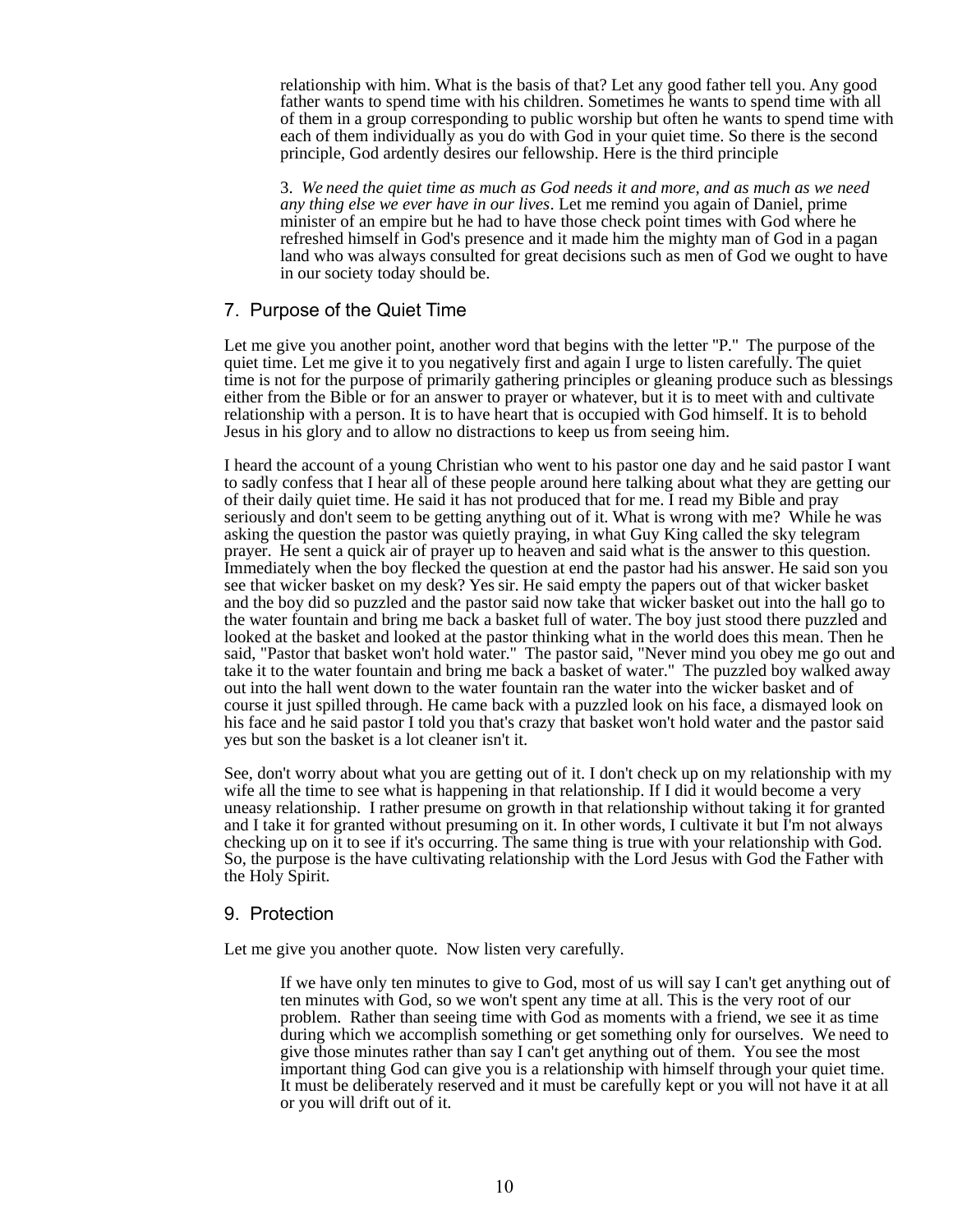Now, it wouldn't take much genius to see this. It would be staggering if honesty would force us to admit how many people there are in the church including church leaders every where you have no daily quiet time with God and thus are riding their lives into oblivion for eternity because they do not take the Biblical cue to have a quiet time with God. Do you know what they are like? They are like a diver on the deck of a ship preparing to go down into the deep, he has his diving suit on but he forgets or neglects to connect the air hose. What do you suppose is going to happen to him if that destructive element of that water that is bound to destroy him if it can be given half a chance in that element beneath.

The same thing is true of a Christian. He may fake his way all of the way through but he increases direction and his effort to gain productivity but as far as eternity will be concerned it counts for nothing. What a wonderful day it would be if the church would suddenly stop in it's tracks take it's bearings and Christian everywhere would redetermine to assist each other in having a vital viable daily quiet time using every inter-networking means possible even doing it as groups, having the whole church occasionally to sit down in the morning with breakfast served afterwards and teaching them how to do it.

I'll tell you what I did in my last church, once every three months at least I had a quiet time with my people on Wednesday night, occasionally on Sunday night because there were people there on Sunday night that were not at the Wednesday service and we had large crowds for prayer service and I would go in without a message call for somebody to open his Bible hand me the Bible from the pew where they were sitting and where it's opened I would have a quiet time teaching my people how to do it. In other words, modeling it in front of them so the entire church could be standardized in a consistent pattern of having a daily time with God and beginning to drain the heavens. The very first time at the beginning of a ten pastorate that I preached on a quiet time many people there had never heard of this before in their lives and so I asked in the invitation how many of you would stand pledging yourselves as well as you could do to begin and to continue in the pattern of a daily quiet time. I would say maybe one-fourth of the congregation stood up. I appreciated the honesty and the reluctance of the other three-fourths and then I made a discovery out of that one-fourth.

About a month and a half later I was walking down the hall in the Sunday school time and the lady who had stood up that morning stopped me. She said, "Brother Hodges, when a proposition is made such as you made about having a daily devotional life every morning is made again, I will never again stand to my feet and pledge myself to such a thing as that," and this is a kind gracious woman. I said, "May I ask you why?" She said, "I cannot do it." I said, "On what grounds can you not do it." She said, "I don't know, I simply cannot do it. I took your suggestions got my Bible, got a prayer list, started a prayer list, read a devotional book, brought the devotional book I simply cannot do it." I said, "Let me ask you a question or two. If you want to go to the bank do you have any trouble doing it?" She said, "No, I just go." "If you want to go to the grocery store do you have any trouble doing it?" "No, I just go." I said, "If you want to go and I named a number of other places do you have any trouble going there?" She said, "No." I said, "Then what does it tell you when you tell me that God wants an appointment with you every day and you cannot keep it. You are telling me how important Satan and your flesh say those things really are. They are more important than going to the bank, more important than going to the grocery store, more important than going to the closet for the clothes you wear today, or breathing the air you breath. And Satan will oppose it every step of the way."

Let me tell you what it will be like if you have it, II Samuel 23:11-12 the mans name is Shama he was one of David's mighty men, listen to this statement, in fact I have dear evangelist friend who preaches a tremendous sermon on this text entitled I have left my pea patch for the last time, listen to the words of this text; and the Philistines were gathered together into a troop that is as an entire army organized, where was a piece of ground full of lentils and the people fled from the Philistines, in other words the Philistines came for a piece of ground where pea and beans were being raised to squelch the Israelite food supply and to steal food for themselves, but and listen carefully, Shama stood in the midst of that plot of ground and defended it and slew the Philistines and the Lord brought great victory.

Now if you have a viable and vital quiet time that's exactly how it will happen. Because there are Philistines everywhere gathered in a troop against you because they know how important this is. One of these days you won't meet any Philistines. If you just like today, you have never meet a Philistine, they are gone. If he had allowed them to withstand him, he would have allowed